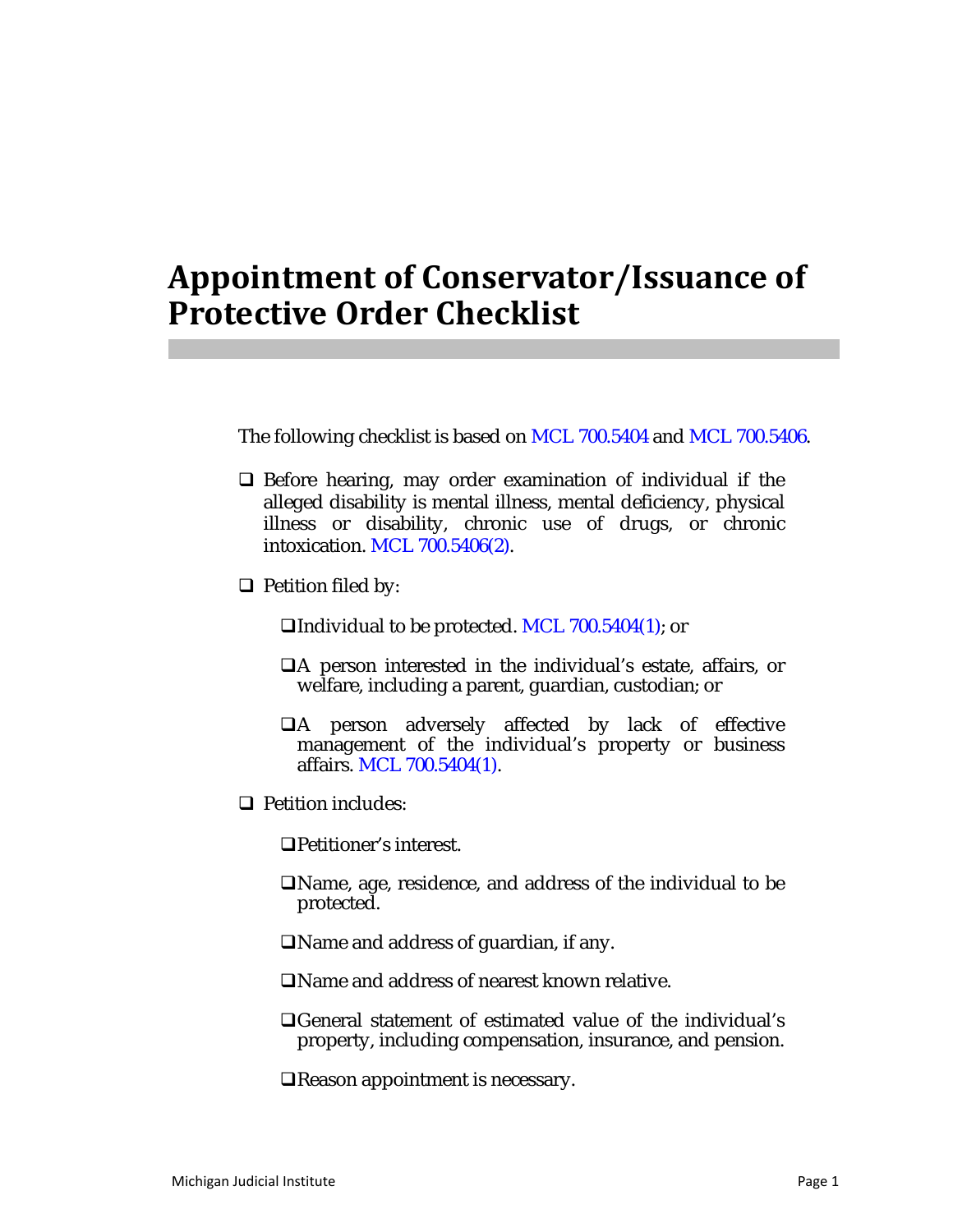If seeking conservatorship, name and address of person whose appointment is sought, as well as basis for claim of appointment priority. MCL 700.5404(2).

- Ensure individual to be protected resides in this state, or is present in this state and has a significant connection<sup>1</sup> to this state. MCL 700.5402a(1).
- $\Box$  Schedule hearing. MCL 700.5406(2).
- $\Box$  Venue is proper. MCL 700.5403(a)-(b).
- □ Ensure proper notice has been provided. MCL 700.5311; MCL 700.5405; MCR 5.125(C)(25).
- $\Box$  If petition is based on individual's minority (age), may appoint attorney for minor if his or her interests are or may be inadequately represented. MCL 700.5406(1).
- $\Box$  If petition is not based on individual's minority (age), appoint a guardian ad litem unless individual hired counsel or is mentally competent but aged or physically infirm. MCL 700.5406(2).
- $\Box$  May permit use of videoconferencing technology in accordance with MCR 2.407, if requested by a participant or sua sponte.<sup>2</sup> MCR 5.140(A). "[I]f the subject of the petition wants to be physically present, the court must allow the individual to be present." MCR 5.140(C).
- $\Box$  Identify parties and interested persons.
- $\Box$  State history.
- $\Box$  Opening statements (unless waived).
- $\Box$  Petitioner presents witnesses and evidence.
- $\Box$  Respondent presents witnesses and evidence.

 $1$  "In determining if the individual for whom a conservator or protective order is sought has a significant connection to this state under [MCL 700.5402a(1)(b)], the court shall consider all of the following factors: (a) The wishes of the individual[;] (b) The location of the individual's family and other interested persons[;] (c) The length and time the individual was present in this state and the duration of any absence[;] (d) The location of the individual's property[;] (e) The extent to which the individual has ties to this state, such as voting registration, state tax return filing, vehicle registration, driver license, social relationship, and receipt of services[;] (f) Any other factor the court considers relevant." MCL 700.5402a(2).

 $2$  If videoconferencing technology is used, it must be "in accordance with the standards established by the State Court Administrative Office[,]" and the proceeding "must be recorded verbatim by the court." MCR 5.140(D).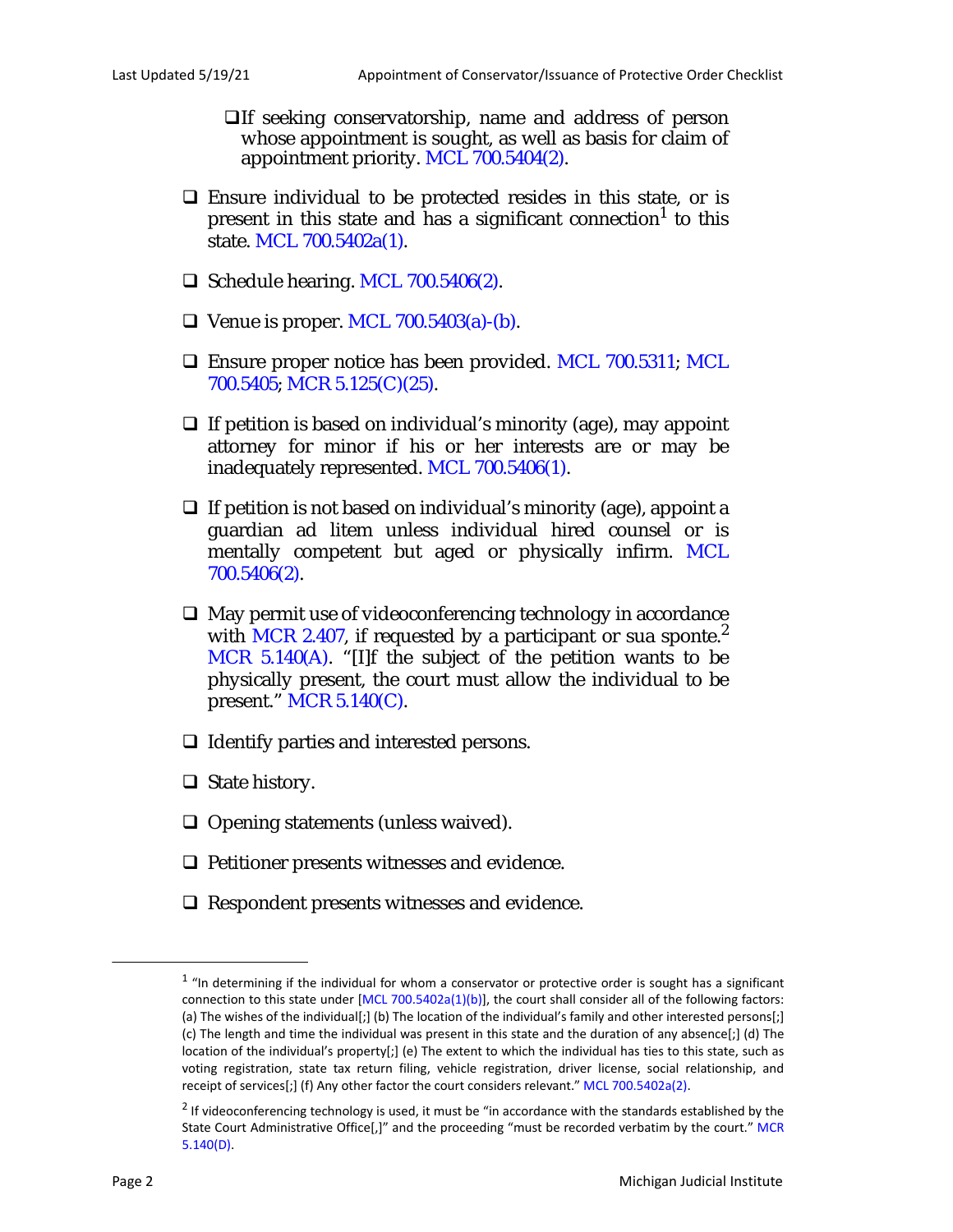- $\Box$  Guardian ad litem, physician, mental health professional, and/ or visitor reports to court regarding meeting, examination, and/ or evaluation. MCL 700.5406(4)(c).
- $\Box$  Make findings:
	- $\Box$  Find whether by clear and convincing evidence, MCL 700.5406(7):
		- **If petition involves minor:** Minor owns money or property that requires management or protection; minor has business affairs that may be jeopardized or prevented by minority; or minor needs money for support and education and protection is necessary or desirable to obtain or provide money. MCL 700.5401(2).
		- **If petition does not involve minor or individual who is mentally competent but aged or physically infirm:** Individual is unable to manage property and business affairs effectively by reason of mental illness, mental deficiency, physical illness or disability, chronic use of drugs, chronic intoxication, confinement, detention by foreign power, or disappearance; AND individual has property<sup>3</sup> that will be wasted or dissipated unless proper management is provided, $^4$  or money is needed for the individual's or dependent's support, care, and welfare and protection is necessary to obtain or provide money. MCL 700.5401(3).
		- **If petition involves individual who is mentally competent but aged or physically infirm:** The individual is unable to manage his or her property and affairs, has recognized his or her own disability, and has requested conservatorship.
- □ **Petition for conservatorship.** If clear and convincing evidence exists, appoint:

<sup>&</sup>lt;sup>3</sup> When determining for purposes of MCL 700.5401(3)(b) whether an individual "'has property that will be wasted or dissipated unless proper management is provided,'" the court may consider both individuallyheld assets and jointly-held assets. *In re Brody Conservatorship*, 321 Mich App 332, 340 (2017) ("[t]he probate court did not err when it considered whether the jointly held assets would be subject to waste or dissipation in satisfaction of MCL 700.5401(3)(b)").

 $4$  "[T]he Legislature's use of the word 'will' to modify 'be wasted or dissipated unless proper management is provided' in MCL 700.5401(3)(b) supports the probate court's decision to focus on the likelihood that assets [would] be prospectively wasted or dissipated if a conservator [were] not appointed." *Brody*, 321 Mich App at 343 (finding that "[t]he probate court properly concluded that it was unnecessary to find any waste or dissipation had already occurred" before appointing a conservator where the ward's "disability made her unable to manage her property and business affairs effectively").